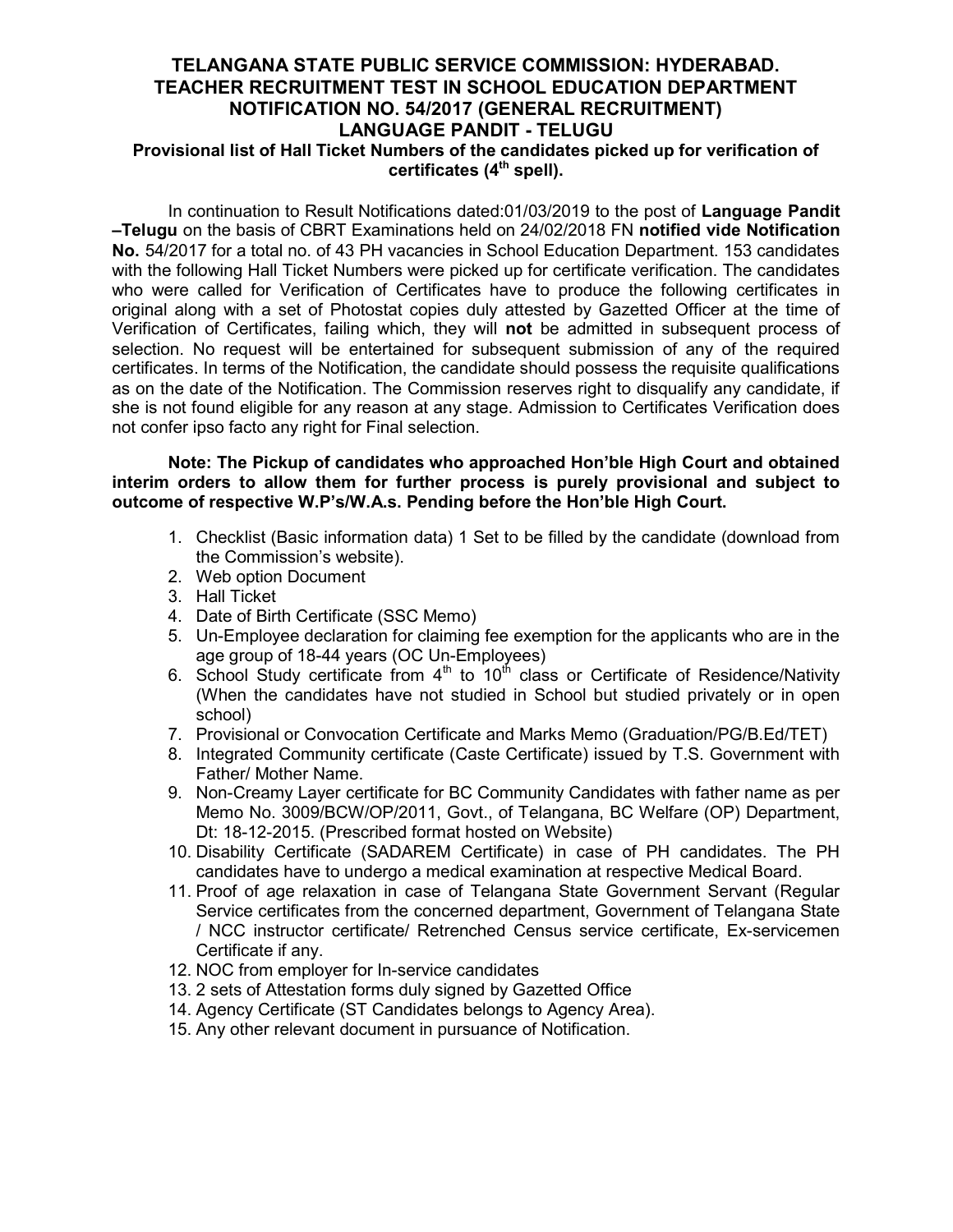# TELANGANA STATE PUBLIC SERVICE COMMISSION: HYDERABAD. TEACHER RECRUITMENT TEST IN SCHOOL EDUCATION DEPARTMENT NOTIFICATION NO. 54/2017 (GENERAL RECRUITMENT) LANGUAGE PANDIT - TELUGU Provisional list of Hall Ticket Numbers of the candidates picked up for verification of

certificates (4<sup>th</sup> spell).

## HALLTICKET NUMBERS

| 1754101051 | 1754103063 | 1754103767 | 1754106033 | 1754110366 | 1754115471 |
|------------|------------|------------|------------|------------|------------|
| 1754101056 | 1754103065 | 1754103845 | 1754106086 | 1754110368 | 1754115856 |
| 1754101057 | 1754103640 | 1754103852 | 1754106093 | 1754110402 | 1754115919 |
| 1754101063 | 1754103642 | 1754103854 | 1754106096 | 1754111418 | 1754116064 |
| 1754101066 | 1754103644 | 1754103866 | 1754106931 | 1754111420 | 1754116066 |
| 1754101835 | 1754103654 | 1754103870 | 1754106934 | 1754111944 | 1754116069 |
| 1754102208 | 1754103658 | 1754103871 | 1754106940 | 1754111945 | 1754116509 |
| 1754102209 | 1754103662 | 1754103875 | 1754106941 | 1754111947 | 1754116511 |
| 1754102212 | 1754103671 | 1754103876 | 1754106944 | 1754112583 | 1754116512 |
| 1754102214 | 1754103672 | 1754103879 | 1754108871 | 1754112586 | 1754116513 |
| 1754102217 | 1754103673 | 1754103882 | 1754108874 | 1754112590 | 1754116547 |
| 1754102273 | 1754103677 | 1754104324 | 1754108880 | 1754112614 | 1754116548 |
| 1754102295 | 1754103683 | 1754104326 | 1754108883 | 1754112618 | 1754116549 |
| 1754102667 | 1754103684 | 1754104329 | 1754108886 | 1754113863 | 1754116551 |
| 1754102671 | 1754103687 | 1754105934 | 1754108888 | 1754114515 | 1754116552 |
| 1754102695 | 1754103688 | 1754105956 | 1754108892 | 1754114516 | 1754116553 |
| 1754102700 | 1754103692 | 1754105966 | 1754108897 | 1754114546 | 1754116787 |
| 1754102701 | 1754103698 | 1754105971 | 1754108900 | 1754114560 | 1754116788 |
| 1754102704 | 1754103700 | 1754105972 | 1754108907 | 1754114563 | 1754116790 |
| 1754102707 | 1754103702 | 1754105973 | 1754108913 | 1754114572 | 1754116791 |
| 1754102969 | 1754103746 | 1754105975 | 1754108916 | 1754114589 | 1754117663 |
| 1754102999 | 1754103753 | 1754105983 | 1754108917 | 1754114591 | 1754117671 |
| 1754103002 | 1754103757 | 1754106001 | 1754108938 | 1754114592 | 1754117905 |
| 1754103003 | 1754103759 | 1754106004 | 1754109181 | 1754114598 |            |
| 1754103031 | 1754103765 | 1754106011 | 1754109186 | 1754114871 |            |
| 1754103060 | 1754103766 | 1754106016 | 1754110358 | 1754115470 |            |

((No.of candidates: 153))